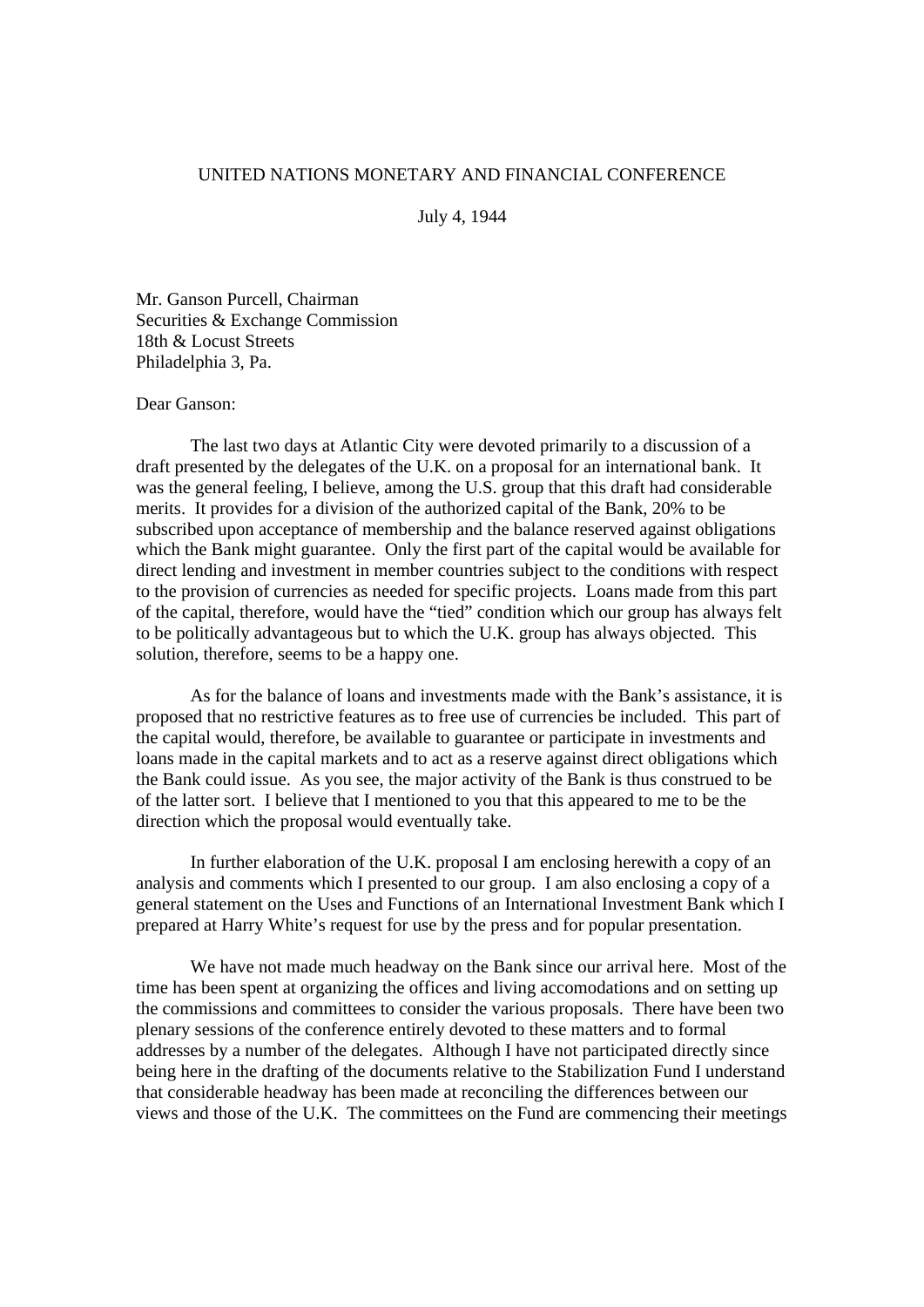today. There are four such committees which in turn report to the commission on the Fund.

The committees on the Bank have also been set up but will not commence meetings for several days. Each adviser has been assigned to a committee for which he has responsibility of instructing the delegate of the U.S. and of trying to keep the discussion along the lines preferred by our delegation. I have been assigned to the committee on the Operations of the Bank and I am enclosing herewith a copy of the agenda from which you will learn the subjects which devolve upon this committee. I think they are the most interesting of the subjects to be considered with respect to the Bank. I expect also to take active part in the organization and discussions under Commission 3 – Other Measures for International Financial Cooperation but very little headway has been made to date on this subject and no committees have been set up pending preparation of an agenda.

In addition to the duty of attending all meetings of the committee to which I have been assigned the advisers have been asked to take every opportunity to discuss the proposals with the members of the American delegation and with representatives of foreign delegations. We are also free to attend any other committee meetings and I shall continue to interest myself in the discussions on the operations of the Fund at least until the Bank committees start to meet.

I have had several conversations with Judge Vinson, Dean Acheson and Senator Wagner, as well as with Alvin Hansen who is also an adviser. I find that those with whom I have talked as well as foreign delegates are in hearty sympathy with the Bank proposal as presently visualized and would like to see more emphasis placed upon it. The Treasury, however, continues to feel that it would be better to obtain acceptance to the Fund, particularly in view of the facility which is anticipated as to reaching agreement on the Bank. Whether this strategy will prevail remains to be seen. I surmise at this time that there will be pressure to have the Bank put at least on a parity with the Fund.

Perhaps you noticed the editorial in the Washington Post of July 1st, which takes this line. Elliston sent it to me and I received it yesterday. It is apparently the result of a conversation which I had with him the day before my departure. It was read with relish by several of our delegates and commended. It was one of the very rare commendatory articles on the conference and its objectives.

In the course of conversations, there have been several remarks about the work of the Commission. One critical comment related to the expense of registration to small issuers. This was from Alvin Hansen and after some discussion I think that I persuaded him from this view. Another criticism was made by the delegate of Mexico, Mr. Monteros, in informal conversation. He expressed the view that the Commission should favor by more lenient treatment the offering and sale of securities of foreign issue in the United States. I, of course, defended the view that American investors were entitled to as much information with respect to such issues as to those of domestic origin. While he did not disagree he was making a plea for facilitating the listing of securities of Mexican